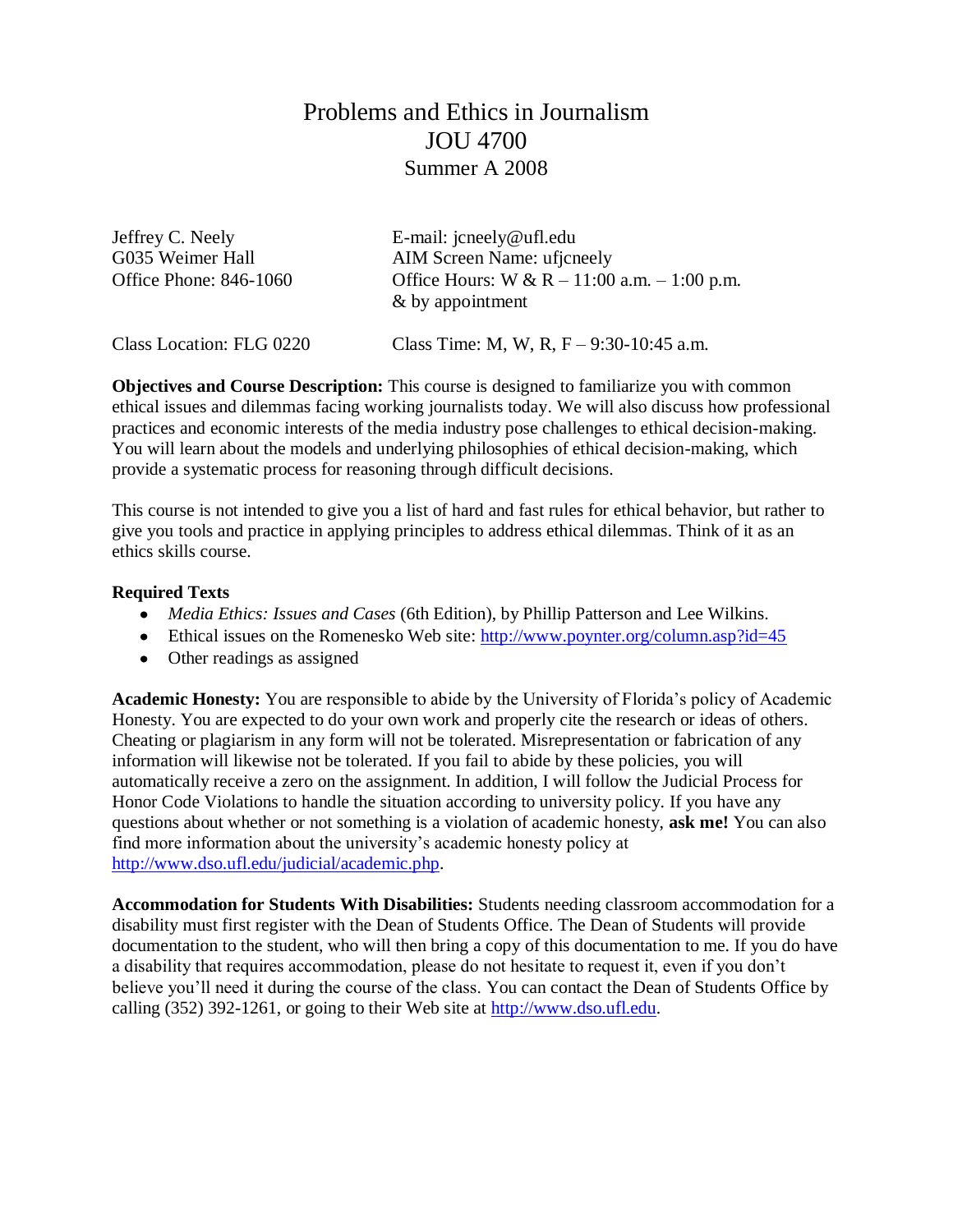### **Classroom Policies:**

- Turn off your cell phone and put it away
- No food. You may bring a drink if it has a lid, but please no spills and make sure you throw your garbage away at the end of class.
- Laptops are not allowed to be used during lecture or class discussions. Please keep your laptop turned off and put away.
- You will be expected to participate in discussions. All students are expected to maintain a respectful attitude toward their fellow classmates and to me. Insults, rudeness and any other behavior unfit for the classroom will not be tolerated.

**Attendance:** Attendance is mandatory. You are allowed two unexcused absences throughout the semester without penalty. Absences such as weddings, vacations, conflicts with other classes, etc. are considered unexcused. You must arrange with me to make up any missed assignments ahead of time. You must provide documentation for any additional, unforeseeable absences (i.e. illness, death in the family, etc.). Any unexcused absence after two absences will result in your final class grade reduced by one letter grade. I will be taking attendance each class period.

**Tardiness:** Please be courteous to your fellow students and me – arrive for class on time. If you arrive to class more than 10 minutes late, you will be considered tardy. I'll let you slide once. After that, any tardy will result in your final class grade reduced by 2 percent. I will also probably call attention to your lack of timeliness in class when you come in.

**Tests:** There will be two tests during the semester, each one covering roughly half of the course. The tests will most likely consist of two or three essay questions, which will be scored based on how well you understand issues and your ability to apply ethical decision-making models/philosophies in reasoning through those issues. Except in extremely rare and unforeseeable circumstances (i.e. death in the family, tragic accidents, etc.), I will not allow a student to make up an exam. In such cases, you must provide documentation.

**Ethics Journals:** You will turn in an ethics journal twice during the semester. The purpose of these journals is to give you practice in applying the ethical philosophies and decision-making models to real world issues. Each journal will consist of **four (4)** entries. Two entries may be about anything personally relevant to you in your life, but **at least two entries must address some ethical dilemma related to journalism**.

The journals are not hypothetical discussions. You will need to find real cases, either from your own life or in the profession of journalism, and work through them systematically. Your grade will be based on your effort and ability to carefully, seriously think through these issues. Moralizing about issues (i.e. dogmatic assertions of opinion) will result in low grades, while moral reasoning (i.e. examining the multiple morally relevant factors of a case and systematically applying ethical philosophies/models to reach a decision) will result in high grades.

**Decision Memos:** You will turn in decision memos twice during the semester. These memos are intended to give you a chance to place yourself in the shoes of a working journalist facing an ethical dilemma. You will be asked to recommend a course of action to your boss regarding a specific dilemma, and defend your decision using ethical principles. These memos will be the **only time** you are not expected to identify ethical philosophies/models specifically. What I'll be looking for is that you can take the concepts and apply them without the philosophical lingo.